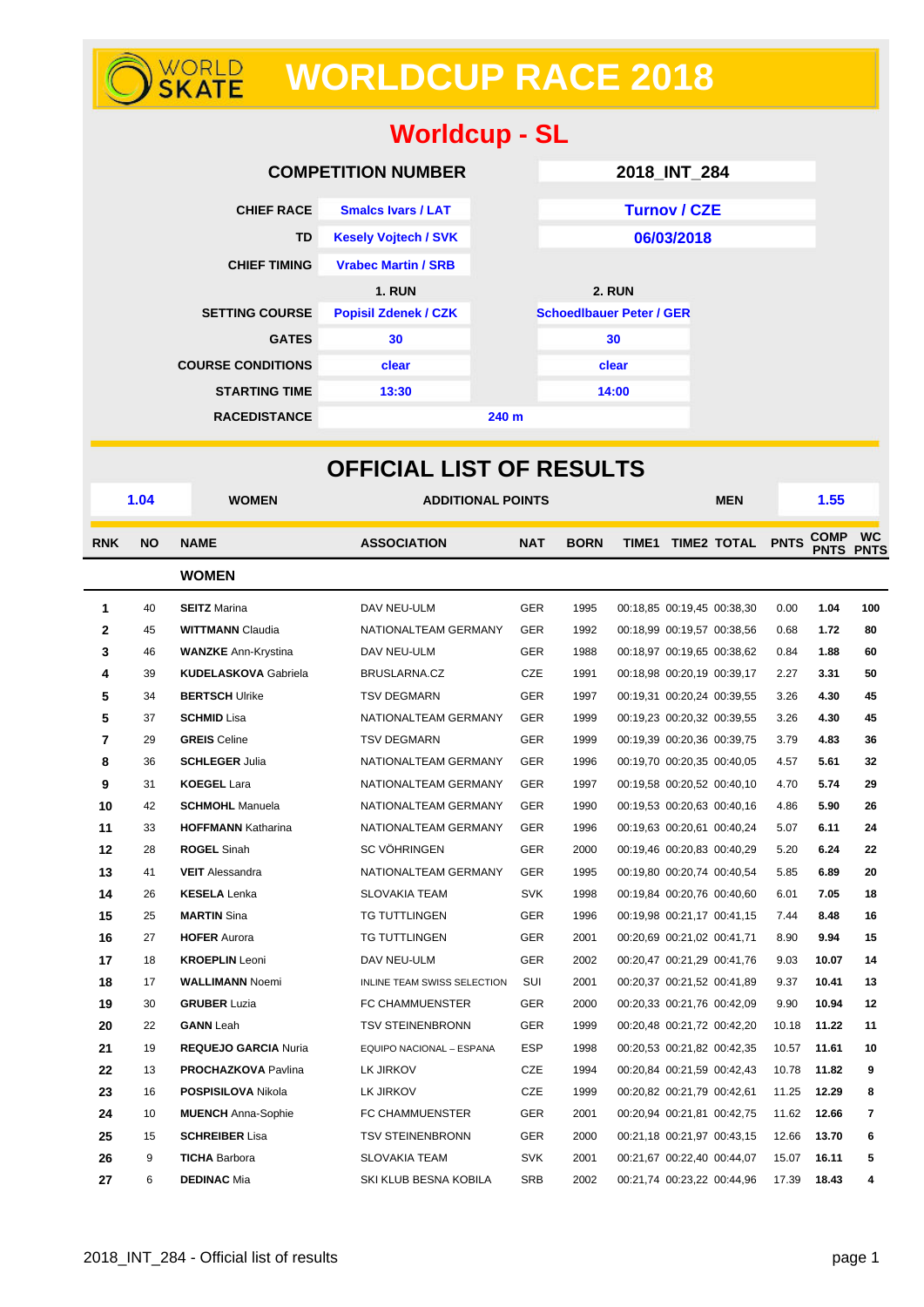### **OFFICIAL LIST OF RESULTS**

|              |           | UFFICIAL LIST UF KESULTS                 |                                     |            |             |                  |                            |                            |             |                            |                          |
|--------------|-----------|------------------------------------------|-------------------------------------|------------|-------------|------------------|----------------------------|----------------------------|-------------|----------------------------|--------------------------|
|              | 1.04      | <b>WOMEN</b><br><b>ADDITIONAL POINTS</b> |                                     |            |             | <b>MEN</b>       |                            | 1.55                       |             |                            |                          |
| <b>RNK</b>   | <b>NO</b> | <b>NAME</b>                              | <b>ASSOCIATION</b>                  | <b>NAT</b> | <b>BORN</b> |                  |                            | TIME1 TIME2 TOTAL          | <b>PNTS</b> | <b>COMP</b><br><b>PNTS</b> | <b>WC</b><br><b>PNTS</b> |
| 28           | 12        | <b>ROGEL Vanessa</b>                     | <b>SC VÖHRINGEN</b>                 | <b>GER</b> | 2003        |                  |                            | 00:22,51 00:22,53 00:45,04 | 17.60       | 18.64                      | 3                        |
| 29           | 14        | <b>LIPTAKOVA Barbora</b>                 | <b>SLOVAKIA TEAM</b>                | <b>SVK</b> | 1997        |                  | 00:21,76 00:23,35 00:45,11 |                            | 17.78       | 18.82                      | $\mathbf{2}$             |
| 30           | 5         | <b>ANCICOVA Terezia</b>                  | <b>SLOVAKIA TEAM</b>                | <b>SVK</b> | 2001        |                  |                            | 00:22,27 00:23,50 00:45,77 | 19.50       | 20.54                      | 1                        |
| 31           | 11        | <b>SCHOEDLBAUER Elisabeth</b>            | <b>FC CHAMMUENSTER</b>              | GER        | 2004        |                  |                            | 00:22,82 00:23,23 00:46,05 | 20.23       | 21.27                      |                          |
| 32           | 4         | <b>ZAKOVA</b> Martina                    | LK JIRKOV                           | CZE        | 2004        |                  |                            | 00:23.19 00:24.00 00:47.19 | 23.21       | 24.25                      |                          |
| 33           | 7         | <b>NOGOVA Ema</b>                        | LK BABA PEZINOK                     | <b>SVK</b> | 2003        |                  |                            | 00:22,31 00:33,61 00:55,92 | 46.01       | 47.05                      |                          |
|              |           | not in valuation                         |                                     |            |             |                  |                            |                            |             |                            |                          |
|              | 8         | <b>PASZYNA Kalina</b>                    | POLISH FEDERATION OF ROLLER SKATING | <b>POL</b> | 1997        | DNQ2             |                            |                            |             |                            |                          |
|              | 20        | <b>DURST</b> Laura                       | <b>TSV STEINENBRONN</b>             | GER        | 2002        | DNQ <sub>2</sub> |                            |                            |             |                            |                          |
|              | 21        | <b>HUEBERT Julia</b>                     | FC CHAMMUENSTER                     | <b>GER</b> | 2003        | DNQ <sub>2</sub> |                            |                            |             |                            |                          |
|              | 23        | <b>MARTINEZ MORAIZ Maria</b>             | EQUIPO NACIONAL - ESPANA            | <b>ESP</b> | 1993        | DNQ1             |                            |                            |             |                            |                          |
|              | 32        | <b>PROCHAZKOVA Barbora</b>               | LK JIRKOV                           | CZE        | 1991        | DNF <sub>2</sub> |                            |                            |             |                            |                          |
|              | 35        | <b>MERK</b> Luisa                        | NATIONALTEAM GERMANY                | <b>GER</b> | 1999        | DNQ <sub>2</sub> |                            |                            |             |                            |                          |
|              | 38        | <b>BOERSIG Elea</b>                      | NATIONALTEAM GERMANY                | <b>GER</b> | 1999        | DNQ <sub>2</sub> |                            |                            |             |                            |                          |
|              | 43        | <b>GRUBER</b> Magdalena                  | NATIONALTEAM GERMANY                | GER        | 1998        | DNQ1             |                            |                            |             |                            |                          |
|              | 44        | <b>SING Mona</b>                         | NATIONALTEAM GERMANY                | <b>GER</b> | 1991        | DNQ <sub>2</sub> |                            |                            |             |                            |                          |
|              |           | <b>MEN</b>                               |                                     |            |             |                  |                            |                            |             |                            |                          |
| $\mathbf{1}$ | 99        | <b>ORTEL Sven</b>                        | NATIONALTEAM GERMANY                | <b>GER</b> | 1996        |                  |                            | 00:17,37 00:18,01 00:35,38 | 0.00        | 1.55                       | 100                      |
| $\mathbf{2}$ | 98        | <b>WALZ Marco</b>                        | NATIONALTEAM GERMANY                | <b>GER</b> | 1990        |                  |                            | 00:17,39 00:18,27 00:35,66 | 0.79        | 2.34                       | 80                       |
| 3            | 97        | <b>BERTSCH Joerg</b>                     | NATIONALTEAM GERMANY                | GER        | 1992        |                  |                            | 00:17,78 00:18,67 00:36,45 | 3.02        | 4.57                       | 60                       |
| 4            | 95        | <b>DOMS</b> Moritz                       | NATIONALTEAM GERMANY                | GER        | 1996        |                  |                            | 00:17,79 00:18,86 00:36,65 | 3.59        | 5.14                       | 50                       |
| 5            | 92        | <b>SCHACHTNER Simon</b>                  | NATIONALTEAM GERMANY                | GER        | 1996        |                  |                            | 00:18,01 00:18,83 00:36,84 | 4.13        | 5.68                       | 45                       |
| 6            | 94        | <b>MOELLER Jan</b>                       | <b>KL TURNOV</b>                    | CZE        | 1992        |                  |                            | 00:18,29 00:19,22 00:37,51 | 6.02        | 7.57                       | 40                       |
| 7            | 93        | <b>MENDEZ PEREZ Sergio</b>               | EQUIPO NACIONAL - ESPANA            | <b>ESP</b> | 1995        |                  |                            | 00:18.31 00:19.39 00:37.70 | 6.56        | 8.11                       | 36                       |
| 8            | 91        | <b>WLCEK</b> Manuel                      | NATIONALTEAM GERMANY                | GER        | 1999        |                  | 00:18,37 00:19,54 00:37,91 |                            | 7.15        | 8.70                       | 32                       |
| 9            | 52        | <b>LOEW</b> Maximilian                   | <b>SGK ROTENBURG</b>                | GER        | 2001        |                  |                            | 00:18,53 00:19,62 00:38,15 | 7.83        | 9.38                       | 29                       |
| 10           | 89        | <b>MORERA DOMINGUEZ Marc</b>             | EQUIPO NACIONAL - ESPANA            | ESP        | 1999        |                  |                            | 00:18,70 00:20,11 00:38,81 | 9.69        | 11.24                      | 26                       |
| 11           | 85        | <b>STYRYLSKI</b> Michal                  | SKIMKA SAY SPORT                    | <b>POL</b> | 1999        |                  |                            | 00:18,43 00:20,46 00:38,89 | 9.92        | 11.47                      | 24                       |
| 12           | 87        | <b>SEEBERGER Luca</b>                    | DAV NEU-ULM                         | GER        | 2000        |                  |                            | 00:19,09 00:20,08 00:39,17 | 10.71       | 12.26                      | 22                       |
| 13           | 84        | <b>ZALEWSKI Antoni</b>                   | POLISH FEDERATION OF ROLLER SKATING | <b>POL</b> | 1992        |                  |                            | 00:18,79 00:20,39 00:39,18 | 10.74       | 12.29                      | 20                       |
| 14           | 81        | <b>LIPTAK Simon</b>                      | <b>SLOVAKIA TEAM</b>                | <b>SVK</b> | 2001        |                  |                            | 00:19,19 00:20,49 00:39,68 | 12.15       | 13.70                      | 18                       |
| 15           | 88        | <b>MAURER</b> Marinus                    | DAV NEU-ULM                         | GER        | 2001        |                  |                            | 00:19.75 00:20.04 00:39.79 | 12.46       | 14.01                      | 16                       |
| 16           | 76        | <b>GOEKELER Luca</b>                     | TV UNTERLENNINGEN                   | GER        | 2001        |                  |                            | 00:19,52 00:20,74 00:40,26 | 13.79       | 15.34                      | 15                       |
| 17           | 80        | <b>ADAM</b> Alexandr                     | KL TURNOV                           | CZE        | 1997        |                  |                            | 00:19,49 00:20,80 00:40,29 | 13.88       | 15.43                      | 14                       |
| 18           | 83        | <b>STIMPFLE Patrick</b>                  | DJK RG WERTACHTAL                   | GER        | 1980        |                  | 00:19,01 00:21,40 00:40,41 |                            | 14.22       | 15.77                      | 13                       |
| 19           | 79        | <b>PROCHAZKA</b> Tomas                   | LK JIRKOV                           | CZE        | 1965        |                  |                            | 00:19,77 00:20,95 00:40,72 | 15.09       | 16.64                      | 12                       |
| 20           | 54        | <b>PRINZING Moritz</b>                   | TV NEIDLINGEN                       | GER        | 2003        |                  |                            | 00:20,21 00:20,79 00:41,00 | 15.88       | 17.43                      | 11                       |

 75 **AMBROS** Dusan SLOVAKIA TEAM SVK 1969 00:20,08 00:20,97 00:41,05 16.03 **17.58 10** 82 **RUMP** Jannis DAV NEU-ULM GER 2002 00:20,33 00:21,07 00:41,40 17.02 **18.57 9** 74 **MELZI** Marco A.S.D. PATTINATORI TORINO ITA 1969 00:20,58 00:21,60 00:42,18 19.22 **20.77 8** 72 **PAWLOWSKI** Bartosz ALPICLUB POL 2000 00:20,53 00:21,70 00:42,23 19.36 **20.91 7** 62 **SOUKUP** Jaromir LK JIRKOV CZE 1975 00:20,92 00:22,27 00:43,19 22.07 **23.62 6** 65 **REHOR** Radek SKI CLUB KRUSNOBORCI CZE 2003 00:22,03 00:23,30 00:45,33 28.12 **29.67 5**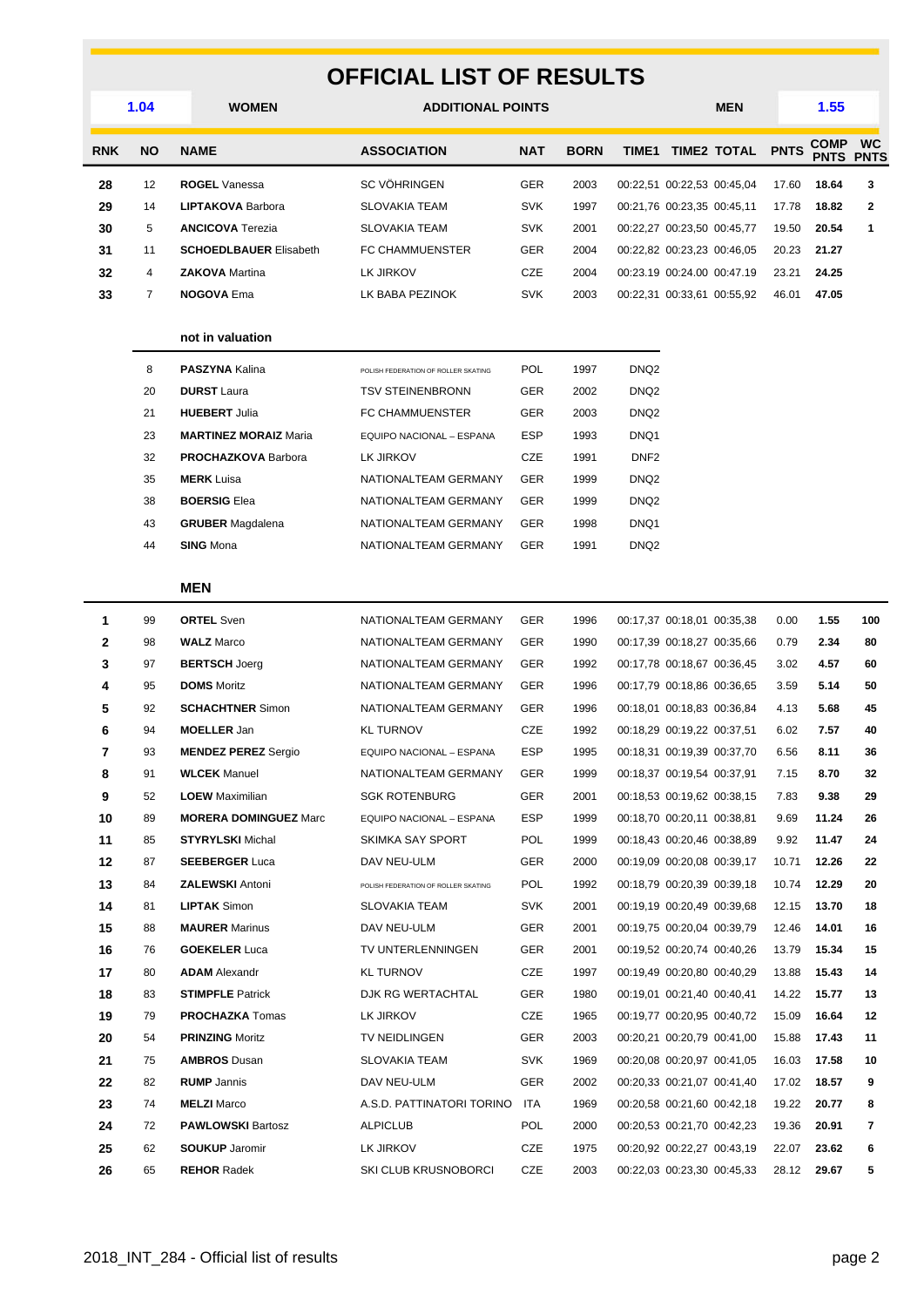### **OFFICIAL LIST OF RESULTS**

|            | 1.04      | <b>WOMEN</b>                   | <b>ADDITIONAL POINTS</b> |            |             |       |                            |             |             | 1.55                       |                          |
|------------|-----------|--------------------------------|--------------------------|------------|-------------|-------|----------------------------|-------------|-------------|----------------------------|--------------------------|
| <b>RNK</b> | <b>NO</b> | <b>NAME</b>                    | <b>ASSOCIATION</b>       | <b>NAT</b> | <b>BORN</b> | TIME1 |                            | TIME2 TOTAL | <b>PNTS</b> | <b>COMP</b><br><b>PNTS</b> | <b>WC</b><br><b>PNTS</b> |
| 27         | 64        | <b>NOGA Matus</b>              | LK BABA PEZINOK          | <b>SVK</b> | 2003        |       | 00:21,88 00:23,47 00:45,35 |             | 28.18       | 29.73                      | 4                        |
| 28         | 67        | <b>MATOUSEK Jan</b>            | LK JIRKOV                | <b>CZE</b> | 1975        |       | 00:22,44 00:24,15 00:46,59 |             | 31.68       | 33.23                      | 3                        |
| 29         | 70        | <b>RAMES Petr</b>              | LK JIRKOV                | <b>CZE</b> | 1971        |       | 00:21.89 00:24.89 00:46.78 |             | 32.22       | 33.77                      | 2                        |
| 30         | 55        | <b>WOJTOWICZ Jakub</b>         | <b>SKIMKA SAY SPORT</b>  | <b>POL</b> | 2001        |       | 00:22,57 00:24,37 00:46,94 |             | 32.67       | 34.22                      |                          |
| 31         | 90        | <b>SCHOEDLBAUER Maximilian</b> | NATIONALTEAM GERMANY     | <b>GER</b> | 2000        |       | 00:18,47 00:31,38 00:49,85 |             | 40.90       | 42.45                      |                          |
| 32         | 57        | <b>DURST Lars</b>              | <b>TSV STEINENBRONN</b>  | <b>GER</b> | 2004        |       | 00:20,80 00:32,06 00:52,86 |             | 49.41       | 50.96                      |                          |
| 33         | 78        | <b>SCHREIBER Moritz</b>        | <b>TSV STEINENBRONN</b>  | <b>GER</b> | 2002        |       | 00:19,78 00:33,57 00:53,35 |             | 50.79       | 52.34                      |                          |
| 34         | 66        | <b>JAWORSKI</b> Oskar          | <b>SKIMKA SAY SPORT</b>  | <b>POL</b> | 2002        |       | 00:22,21 00:32,38 00:54,59 |             | 54.30       | 55.85                      |                          |
|            |           |                                |                          |            |             |       |                            |             |             |                            |                          |

#### **not in valuation**

| 53 | <b>WIECKER Christian</b>  | <b>TSV STEINENBRONN</b>              | <b>GER</b> | 1998 | DNQ <sub>2</sub>  |
|----|---------------------------|--------------------------------------|------------|------|-------------------|
| 61 | <b>ZALEWSKI Roman</b>     | POLISH FEDERATION OF ROLLER SKATING. | POL        | 1972 | DNQ1              |
| 63 | <b>NOGA Marek</b>         | LK BABA PEZINOK                      | <b>SVK</b> | 1973 | DNQ <sub>2</sub>  |
| 68 | <b>TICHY Andrei</b>       | <b>SLOVAKIA TEAM</b>                 | <b>SVK</b> | 1972 | DNF <sub>1</sub>  |
| 69 | <b>WOELFLE</b> Walter     | <b>SGK ROTENBURG</b>                 | <b>GER</b> | 1961 | DN <sub>Q</sub> 2 |
| 71 | <b>KAPUSCINSKI</b> Marcin | POLISH FEDERATION OF ROLLER SKATING. | POL        | 1980 | DNQ1              |
| 73 | <b>TOPOLSKI Boguslaw</b>  | POLISH FEDERATION OF ROLLER SKATING. | POL        | 1969 | DNQ <sub>2</sub>  |
| 77 | <b>MRACNA</b> Tomas       | SKI KLUB JUNIOR BRNO                 | CZE        | 1994 | DNF <sub>1</sub>  |
| 86 | <b>RABENBAUER Florian</b> | <b>ASV ARRACH</b>                    | <b>GER</b> | 2001 | DNQ <sub>2</sub>  |
| 96 | <b>ZVEJNIEKS Miks</b>     | <b>SK VIRSOTNE</b>                   | LAT        | 1995 | DNQ <sub>2</sub>  |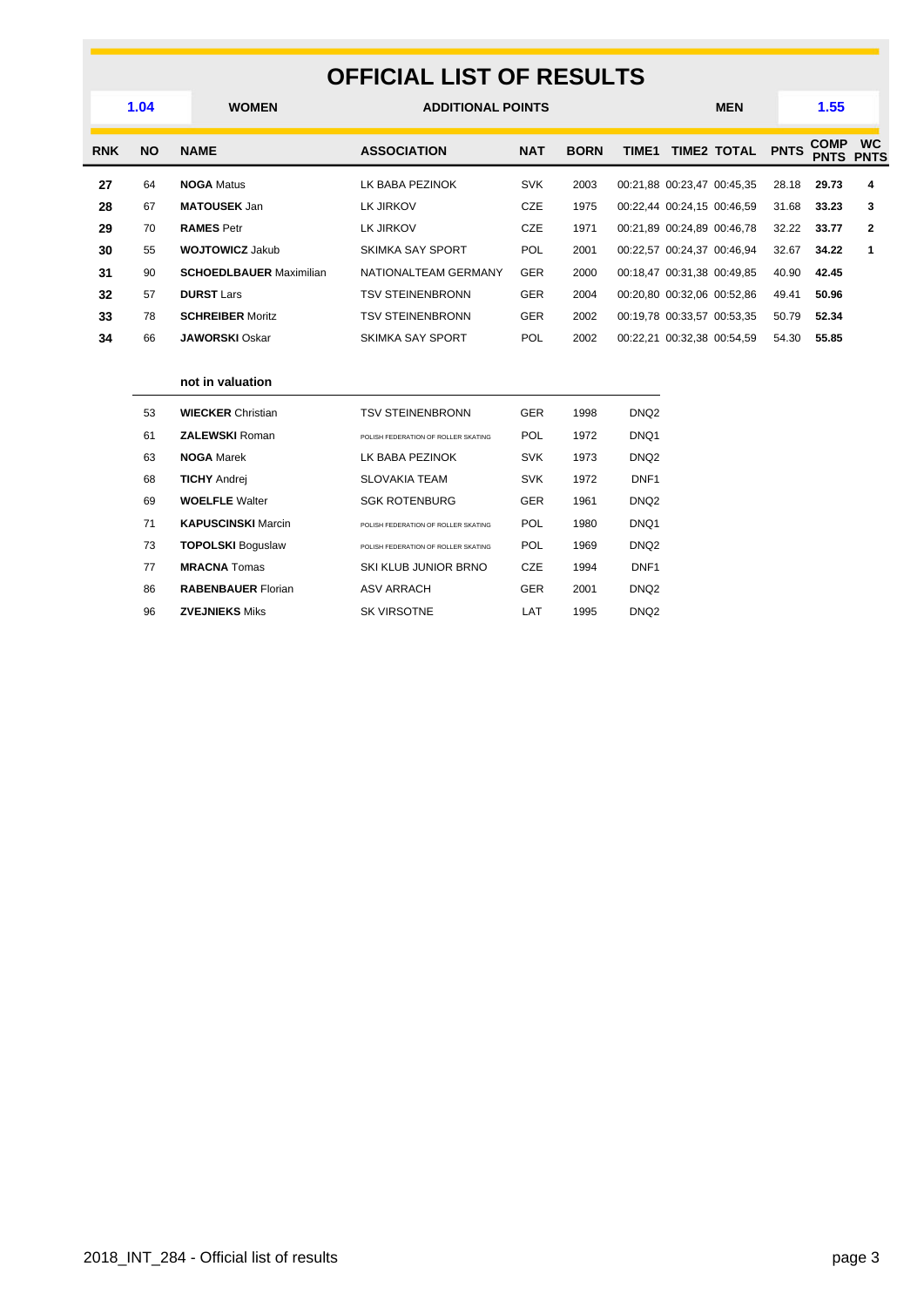## **ASSESS ADDITIONAL POINTS - WOMEN**

|              | 1.04        | <b>WOMEN</b>    |                         | <b>ADDITIONAL POINTS</b> |             |                |                | <b>MEN</b>    | 1.55 |  |
|--------------|-------------|-----------------|-------------------------|--------------------------|-------------|----------------|----------------|---------------|------|--|
| <b>RNK</b>   | <b>TIME</b> | <b>CODE</b>     | <b>NAME</b>             | <b>NAT</b>               | <b>BORN</b> | <b>RACEPNT</b> | <b>LISTPNT</b> | <b>BEST 5</b> |      |  |
| 1            | 00:38,30    | GER0347W        | <b>SEITZ Marina</b>     | <b>GER</b>               | 1995        | 0.00           | 1.67           | 1.67          |      |  |
| $\mathbf{2}$ | 00:38,56    | GER0003W        | <b>WITTMANN Claudia</b> | <b>GER</b>               | 1992        | 0.68           | 0.15           | 0.15          |      |  |
| 3            | 00:38,62    | <b>GER0096W</b> | WANZKE Ann-Krystina     | <b>GER</b>               | 1988        | 0.84           | 0.00           | 0.00          |      |  |
| 4            | 00:39,17    | CZE0002W        | KUDELASKOVA Gabriela    | CZE                      | 1991        | 2.27           | 2.03           | 2.03          |      |  |
| 5            | 00:39.55    | GER0223W        | <b>BERTSCH Ulrike</b>   | <b>GER</b>               | 1997        | 3.26           | 3.90           |               |      |  |
| 5            | 00:39.55    | <b>GER0200W</b> | <b>SCHMID Lisa</b>      | <b>GER</b>               | 1999        | 3.26           | 2.61           |               |      |  |
| 7            | 00:39,75    | GER0239W        | <b>GREIS Celine</b>     | <b>GER</b>               | 1999        | 3.79           | 5.77           |               |      |  |
| 8            | 00:40.05    | GER0574W        | <b>SCHLEGER Julia</b>   | <b>GER</b>               | 1996        | 4.57           | 3.63           |               |      |  |
| 9            | 00:40,10    | GER0593W        | <b>KOEGEL Lara</b>      | <b>GER</b>               | 1997        | 4.70           | 4.92           |               |      |  |
| 10           | 00:40,16    | GER0005W        | <b>SCHMOHL Manuela</b>  | <b>GER</b>               | 1990        | 4.86           | 1.33           | 1.33          |      |  |
|              |             |                 |                         |                          |             |                |                |               |      |  |

**5.18**

**Calculation additional points: 5.18 : 5 = 1.04**